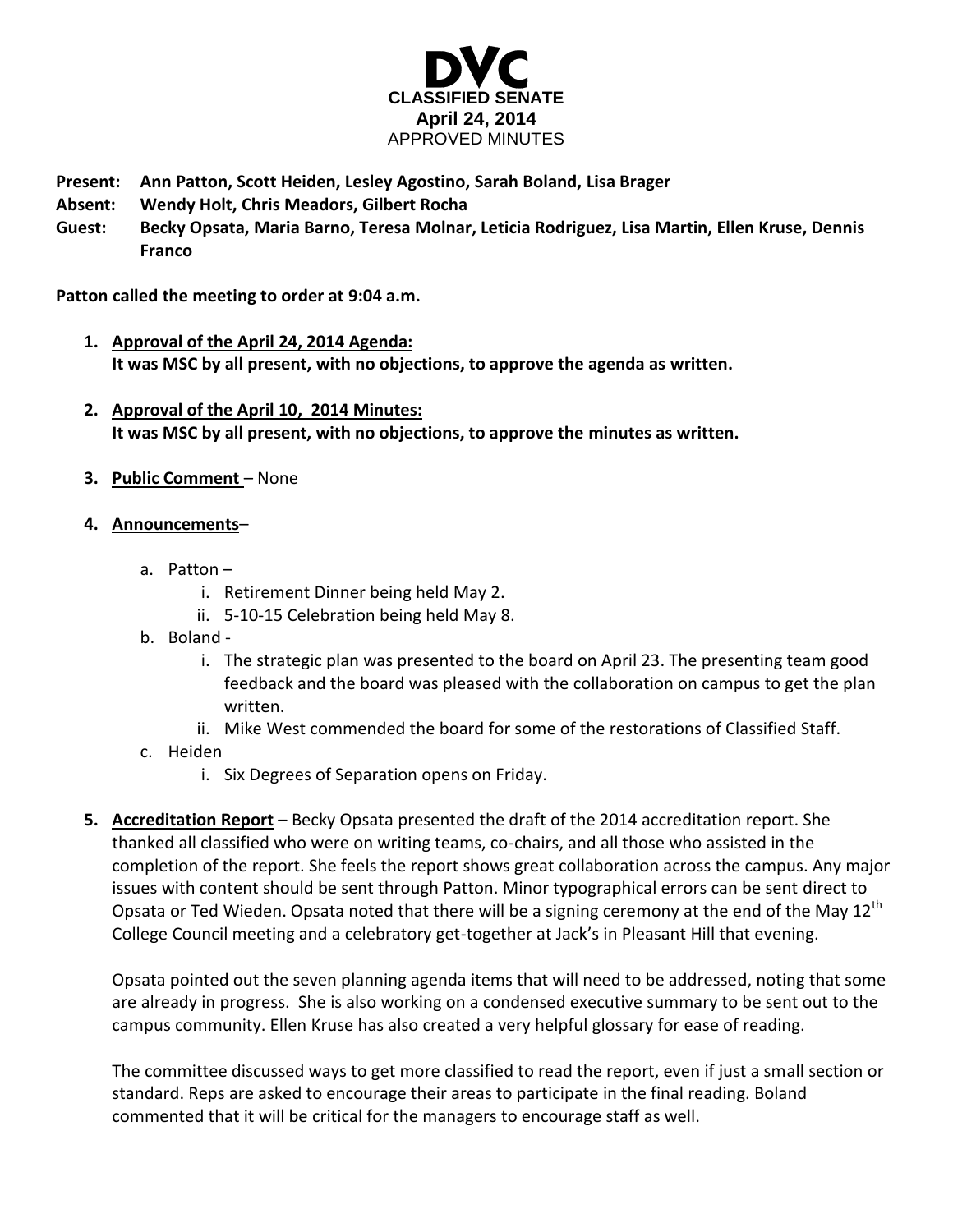

Opsata noted that the timeline is scheduled as follows:

- April 28<sup>th</sup> First Review by College Council
- May 12 Approval by College Council
- June 25 Governing Board
- Beginning of August submit report to ACCJC.
- End of January 2015 results/decisions sent out by ACCJC

Opsata also announced that there will be FLEX activities and kick off events being held in the fall before the ACCJC visit (which is scheduled for the week of October 6.) Opsata once again thanked the classified staff for their assistance in writing the report.

- **6. Classified Senate Representation –** Patton revisited the idea of realigning the classified units to better serve all employees and create a better representation group. Boland noted that it would be helpful if we knew how many employees were in each building/area in order to better assess how to create groups. **Patton will contact Catherine Franco to get the requested information.** Patton also commented that the time/day of the meeting may be adjusted to better accommodate staff and allow for Peter Garcia to be present.
- **7. Classified Senate President's Report –** Patton commented that the Classified Senate web site needs to be updated before the ACCJC visit. Agostino noted that the spring 2014 meetings/agendas are on the portal.

Patton would like to see committee members in place before the fall semester starts and is looking for recommendations/volunteers to service on these campus-wide committees.

The Budget Plan is awaiting approval pending some suggested changes from the College Council. Patton was pleased to note that the suggested changes to the technology plan to change the word "faculty" to "staff" were accepted and will be changed in the final draft.

- **8. Developmental Education Master Plan -** Dennis Franco and Ellen Kruse presented the draft of the 2014-17 Developmental Education Master Plan. Franco summarized the plan including the goals of bringing all developmental educational funds and programs into alignment and to be inclusive of the strategic plan. This plan will also go to the ASDVC, faculty senate, and College Council for review/approval. Franco hopes to have a final draft ready for the fall of 2014. Franco commented that he, a counselor, Cheryl Wilcox (MATH), and Laury Fisher (ENGL) worked together on the plan to be better inclusive of all developmental areas on campus. Any suggestions should be sent through your college council representative, Judy Klien-Flynn.
- **9. Future Agenda Items –** Patton asked the committee for ideas regarding future agenda items:
	- Patton Bylaws and constitution updates, review of the Student Services Report